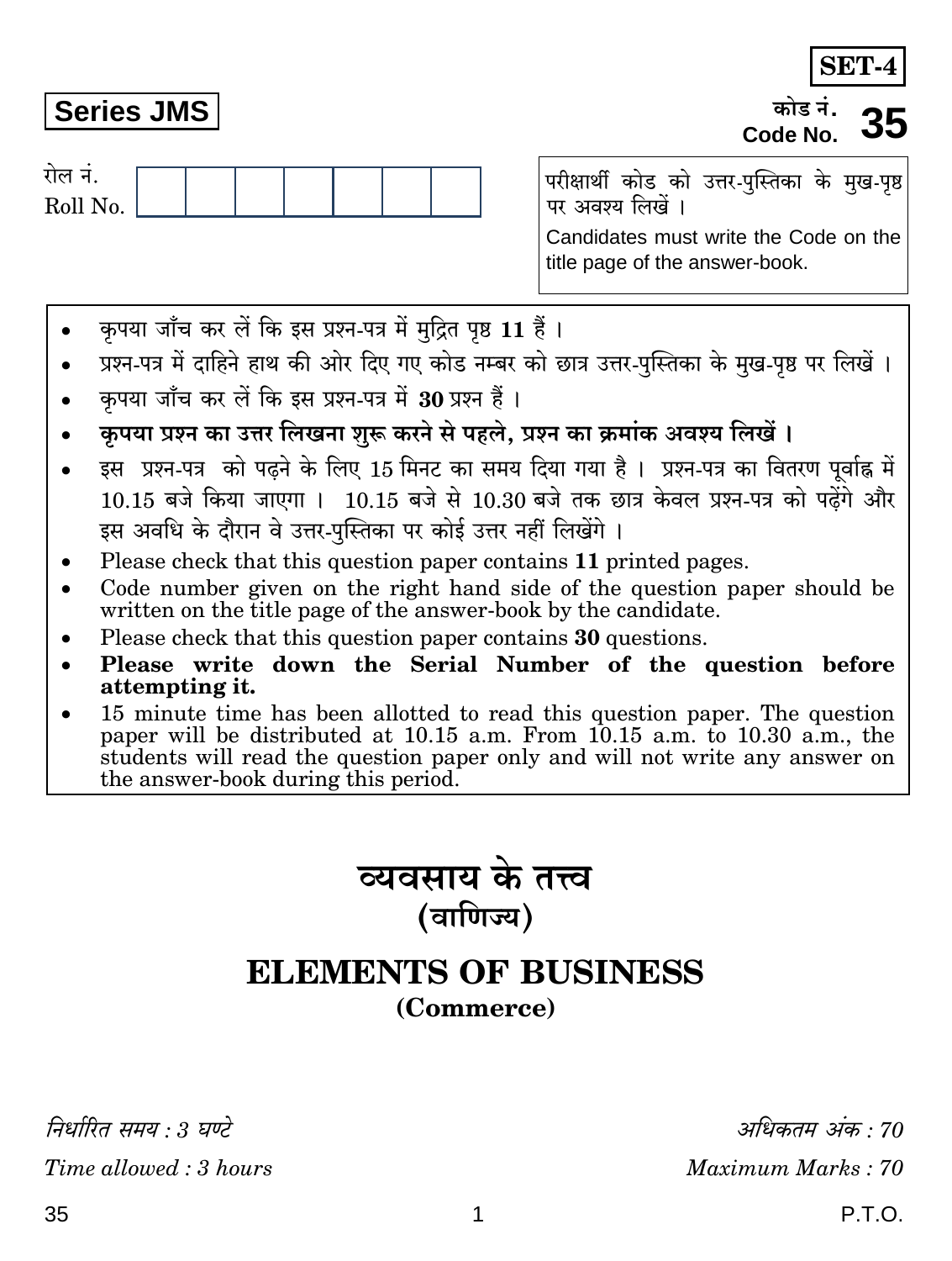# सामान्य निर्देश :

- सभी प्रश्न अनिवार्य हैं ।  $(i)$
- प्रश्न संख्या 1 से 16 तक के प्रश्न **एक-एक** अंक वाले बहविकल्पीय प्रश्न हैं । आपको सही  $(ii)$ विकल्प अपनी उत्तर-पुस्तिका में लिखना है ।
- प्रश्न संख्या 17 से 22 तक प्रत्येक प्रश्न 3 अंकों का है । इन प्रश्नों के उत्तर सामान्यत:  $(iii)$ 70 शब्दों (प्रत्येक) से अधिक नहीं होने चाहिए ।
- प्रश्न संख्या 23 से 26 तक प्रत्येक प्रश्न 4 अंकों का है । इन प्रश्नों के उत्तर सामान्यत:  $(iv)$ 100 शब्दों (प्रत्येक) से अधिक नहीं होने चाहिए ।
- प्रश्न संख्या 27 से 30 तक प्रत्येक प्रश्न 5 अंकों का है । इन प्रश्नों के उत्तर  $(v)$ सामान्यतः 150 शब्दों (प्रत्येक) से अधिक नहीं होने चाहिए ।

#### **General Instructions:**

- $(i)$ **All** questions are compulsory.
- Questions from serial no. 1 to 16 are Multiple Choice Questions carrying  $(ii)$ **one** mark each. You have to write the correct option in your answer-book.
- Questions from serial no. 17 to 22 carry 3 marks each. Answers to such (*iii*) questions should normally not exceed 70 words each.
- Questions from serial no. 23 to 26 carry 4 marks each. Answers to such  $(iv)$ questions should normally normally not exceed 100 words each.
- $(v)$ Questions from serial no. 27 to 30 carry 5 marks each. Answers to such questions should normally not exceed 150 words each.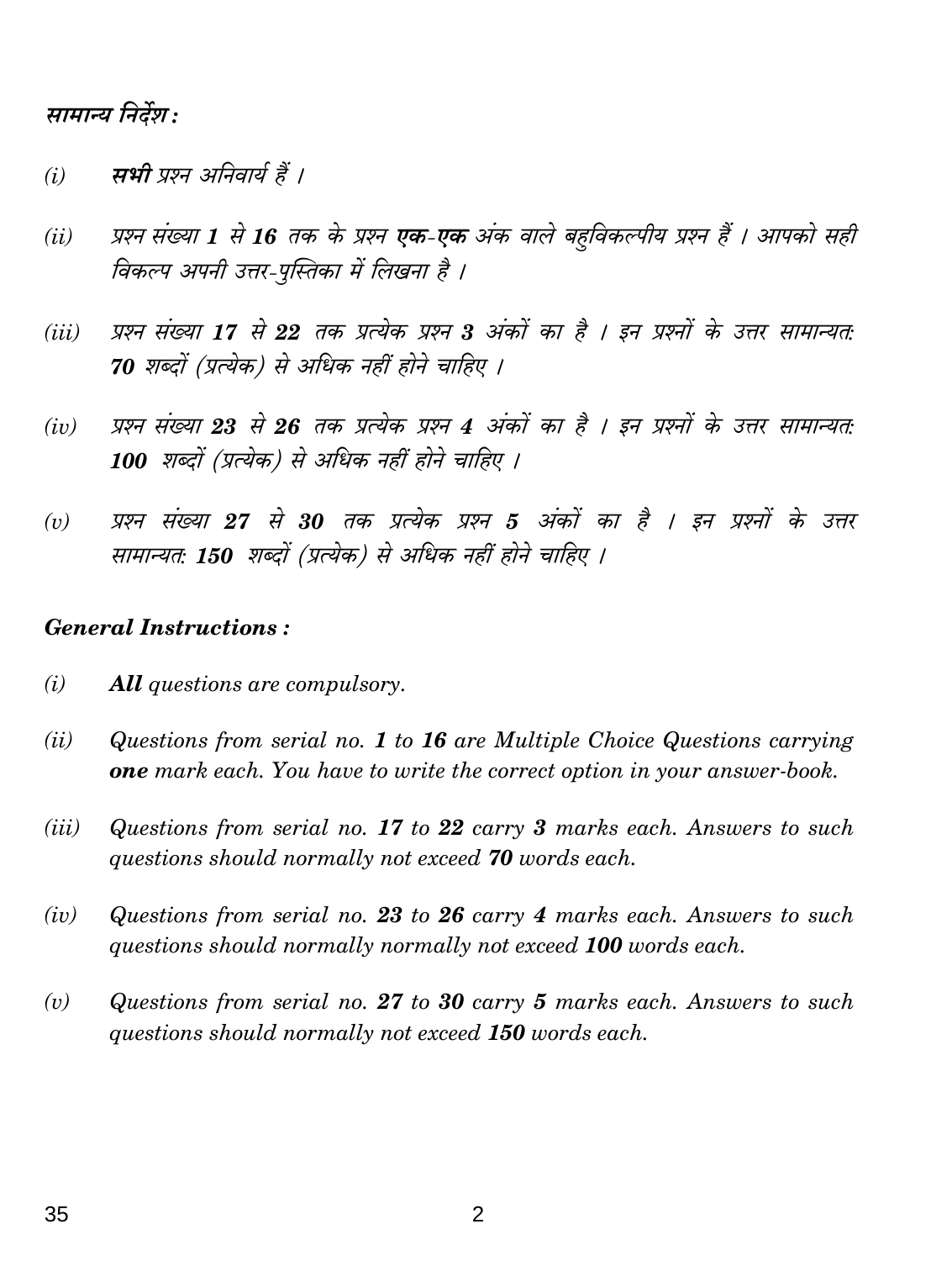अधिनियम जो भारत में संयुक्त स्टॉक कम्पनियों को नियंत्रित करता है, वह है 1. कम्पनी अधिनियम, 2006  $(3)$ (ब) कम्पनी अधिनियम, 1996 (स) कम्पनी अधिनियम, 1956  $(7)$  कम्पनी अधिनियम, 2013

# अथवा

एक संयुक्त स्टॉक कम्पनी का किसी प्रलेख पर आधिकारिक हस्ताक्षर यह है

- कम्पनी की सामान्य मुहर  $(3)$
- (ब) अधिकृत निदेशक के हस्ताक्षर
- (स) मैनेजर के हस्ताक्षर
- (द) कम्पनी सचिव के हस्ताक्षर

# The Act that governs the joint stock companies in India is

- $(A)$ The Companies Act, 2006
- $(B)$ The Companies Act, 1996
- The Companies Act, 1956  $(C)$
- The Companies Act, 2013 (D)

# OR.

The official signature of a joint stock company to a document is

- $(A)$ Common Seal of the company
- Authorised Director's signature (B)
- $(C)$ Manager's signature
- $(D)$ Company Secretary's signature
- निम्नलिखित में से कौन-सा एक सार्वजनिक सीमित कम्पनी का लक्षण है ?  $2.$ 
	- (अ) हस्तांतरणीय अंश
	- (ब) सदस्यों की सीमित संख्या
	- (स) सीमित पुँजी
	- अल्प जीवन  $(5)$

Which one of the following is a characteristic of a Public Limited Company?

- Transferable shares  $(A)$
- $(B)$ Limited number of members
- (C) Limited capital
- Short life  $(D)$

 $\mathcal{I}$ 

 $\mathcal{I}$ 

 $\mathbf{1}$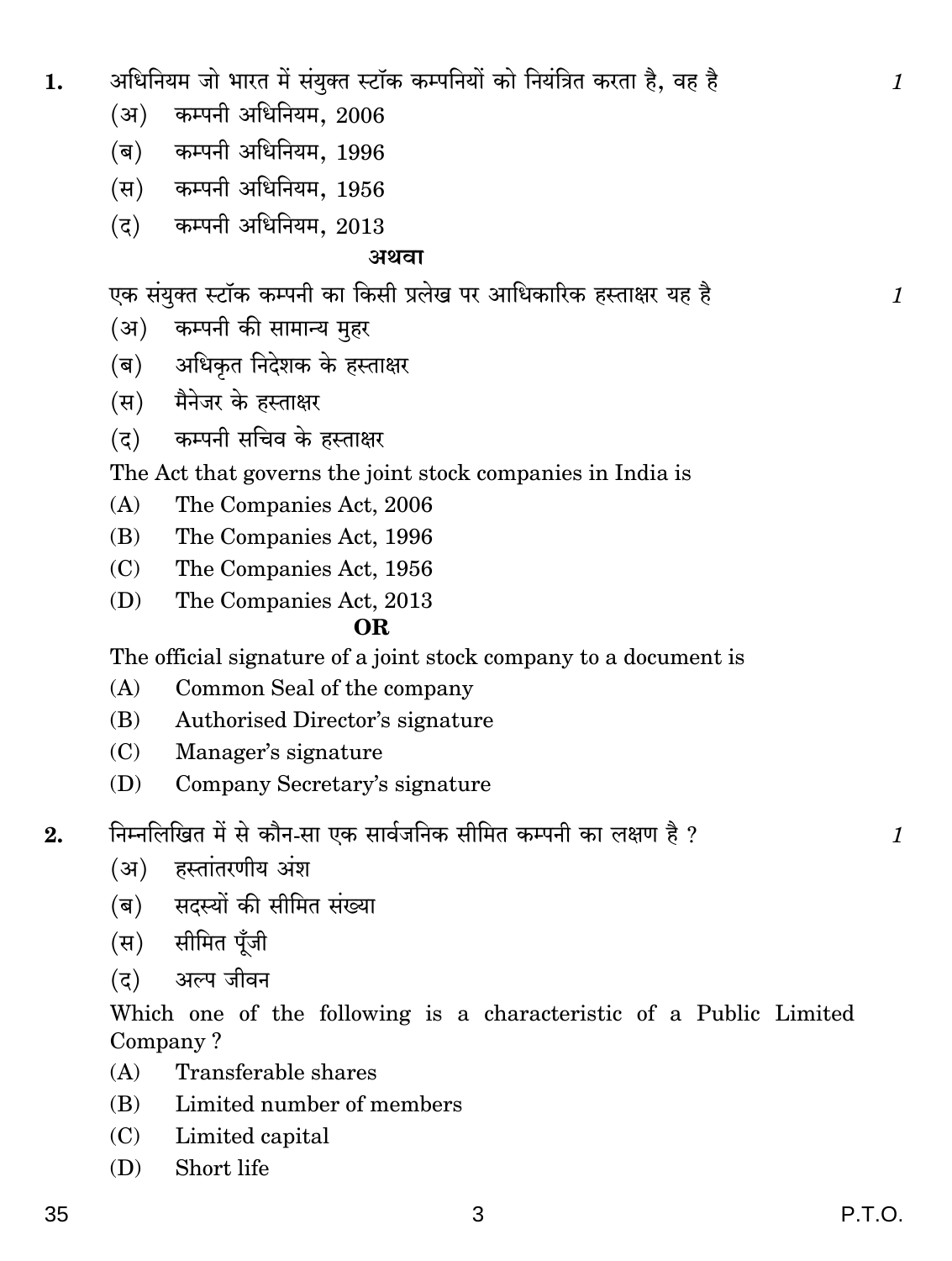| (5)                       | एक सम्पत्ति                                      |
|---------------------------|--------------------------------------------------|
|                           | For a company, debentures issued by it rep       |
| (A)                       | A long-term loan                                 |
| (B)                       | A short-term loan                                |
|                           | (C) Owner's capital                              |
|                           | (D) An asset                                     |
|                           | निम्नलिखित में से कौन-सा एक आंतरिक वित्त का स्रो |
|                           | (अ) बैंक अधिविकर्ष                               |
|                           | (ब) प्रतिधारित आय                                |
|                           | (स) ऋणपत्र                                       |
|                           | (द) उपर्युक्त में से कोई नहीं                    |
|                           | Which one of the following is an internal so     |
| (A)                       | Bank overdraft                                   |
|                           | (B) Retained earnings                            |
| (C)                       | Debentures                                       |
| (D)                       | None of the above                                |
|                           | डिविडेंड (लाभांश) दिए जाते हैं                   |
|                           | (अ) ऋणपत्रधारकों को                              |
|                           | (ब) सरकार को                                     |
|                           | (स) समता (ईक्विटी) अंशधारकों को                  |
|                           | (द) कर्मचारियों को                               |
|                           | अथवा                                             |
|                           | ब्याज <i>नहीं</i> दिया जाता है ।                 |
|                           | (अ) ऋणपत्रों पर                                  |
| $(\overline{\mathsf{q}})$ | बैंक से लिए गए ऋण पर                             |
|                           | (स) अंश पूँजी पर                                 |
| (द)                       | जन निक्षेपों पर                                  |
|                           |                                                  |

#### एक कम्पनी के लिए उसके द्वारा निर्गमित ऋणपत्र दर्शाते हैं 3.

- (अ) दीर्घकालीन ऋण
- (ब) अल्पकालीन ऋण
- (स) स्वामीगत पूँजी

present

त है ?  $\overline{4}$ .

# ource of finance?

# 5.

 $\boldsymbol{1}$ 

 $\boldsymbol{1}$ 

 $\mathcal{I}$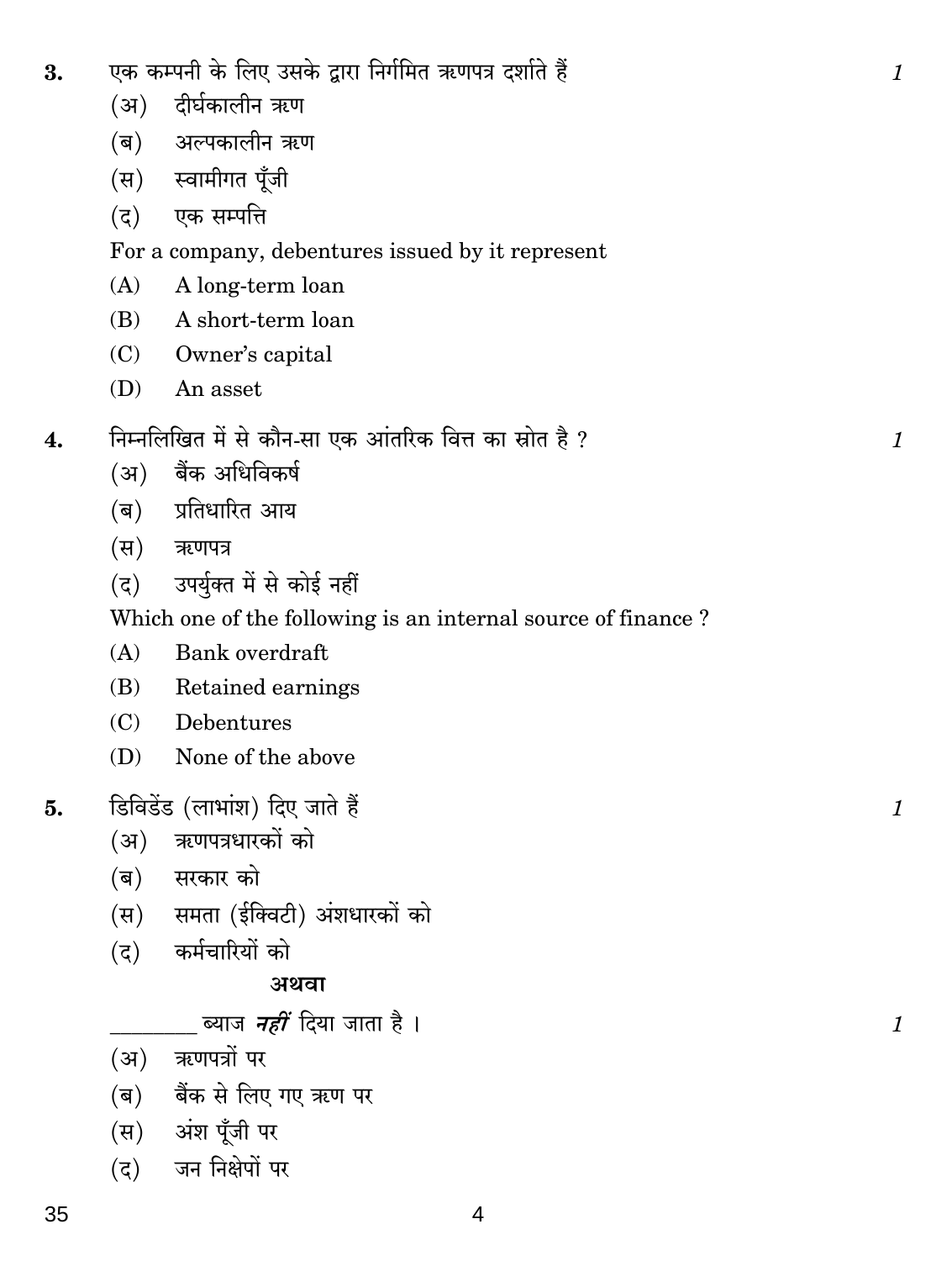Dividends are paid to

- $(A)$ Debentureholders
- Government  $(B)$
- (C) Equity shareholders
- Employees  $(D)$

OR.

Interest is **not** paid on

- Debentures  $(A)$
- $(B)$  Bank Loan
- (C) Share Capital
- **Public Deposits**  $(D)$
- सम्प्रेषण की प्रक्रिया जिसमें संदेशों का आदान-प्रदान डाक द्वारा भेजे गए पत्रों द्वारा होता है. 6. कहलाती है
	- (अ) मौखिक सम्प्रेषण
	- (ब) लिखित सम्प्रेषण
	- (स) दृश्यीय सम्प्रेषण
	- (द) ऑनलाइन सम्प्रेषण

A process of communication in which the message is exchanged through letters sent by post is called

- $(A)$ Oral communication
- $(B)$ Written communication
- (C) Visual communication
- $(D)$ Online communication
- अंगूरीलता (ग्रेपवाइन) सम्प्रेषण एक \_\_\_\_\_\_\_ सम्प्रेषण है। 7.
	- (अ) समस्तरीय
	- (ब) औपचारिक
	- (स) लम्बवत
	- $(5)$ अनौपचारिक

Grapevine communication is a communication.

- $(A)$ horizontal
- (B) formal
- $(C)$  vertical
- $(D)$  informal

 $\mathcal{I}_{\mathcal{L}}$ 

 $\mathcal{I}_{\mathcal{L}}$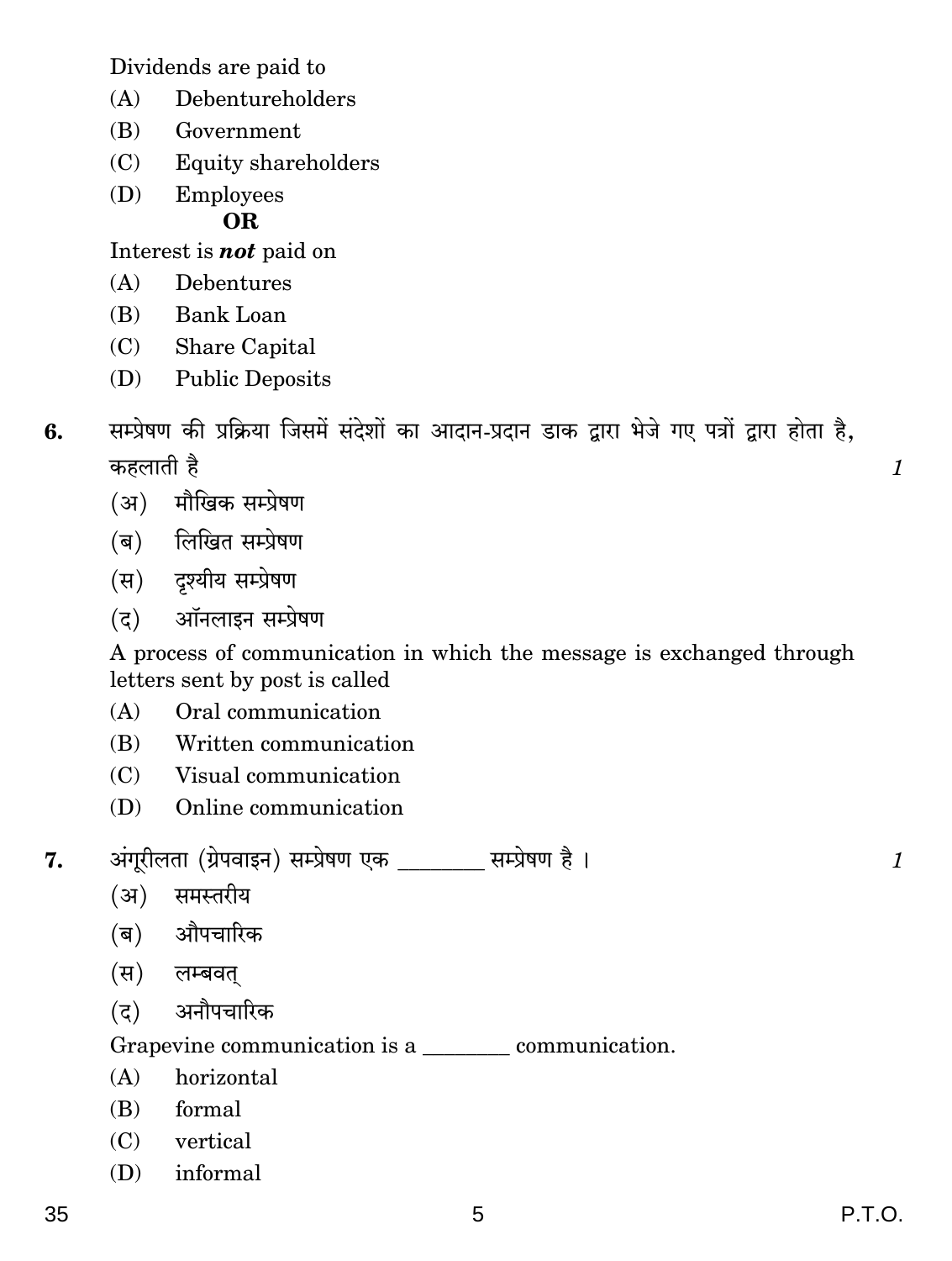- कार्यालय आदेश एक उदाहरण है 8.
	- समस्तरीय सम्प्रेषण का  $(3)$
	- अधोमुखी सम्प्रेषण का (ब)
	- उपरिमुखी सम्प्रेषण का (स)
	- अनौपचारिक सम्प्रेषण का  $(5)$

An Office Order is an example of

- $(A)$ Horizontal communication
- $(B)$ Downward communication
- Upward communication  $(C)$
- (D) Informal communication
- प्रत्येक विक्रय और क्रय के सौदे में विक्रेता को धन का भगतान किया जाता है 9.
	- $(3)$ उत्पादक द्वारा
	- $(\overline{\mathbf{p}})$ क्रेता द्वारा
	- (स) दकानदार द्वारा
	- विक्रेता के बैंक द्वारा  $(5)$

In every sale and purchase transaction, money is paid to the seller by the

- $(A)$ Producer
- (B) **Buyer**
- Shopkeeper  $(C)$
- $(D)$ Seller's bank
- जब कोई निर्माता बड़ी मात्रा में कच्चा माल खरीदना चाहता है, तब उसके लिए खरीद की 10. सर्वोत्तम विधि है
	- (अ) जाँच-परख कर खरीद
	- (ब) विवरण द्वारा खरीद
	- (स) नमूने द्वारा खरीद
	- (द) उपर्युक्त में से कोई नहीं

### अथवा

अदायगी में चूक होने पर विक्रेता सामान वापिस ले सकता है

- (अ) किराया खरीद व्यवस्था में
- उधार विक्रय में (ब)
- (स) किश्त अदायगी व्यवस्था में
- इंटरनेट पर विक्रय में  $(5)$

6

1

 $\mathcal{I}_{\mathcal{L}}$ 

 $\boldsymbol{\mathit{1}}$ 

 $\mathbf{1}$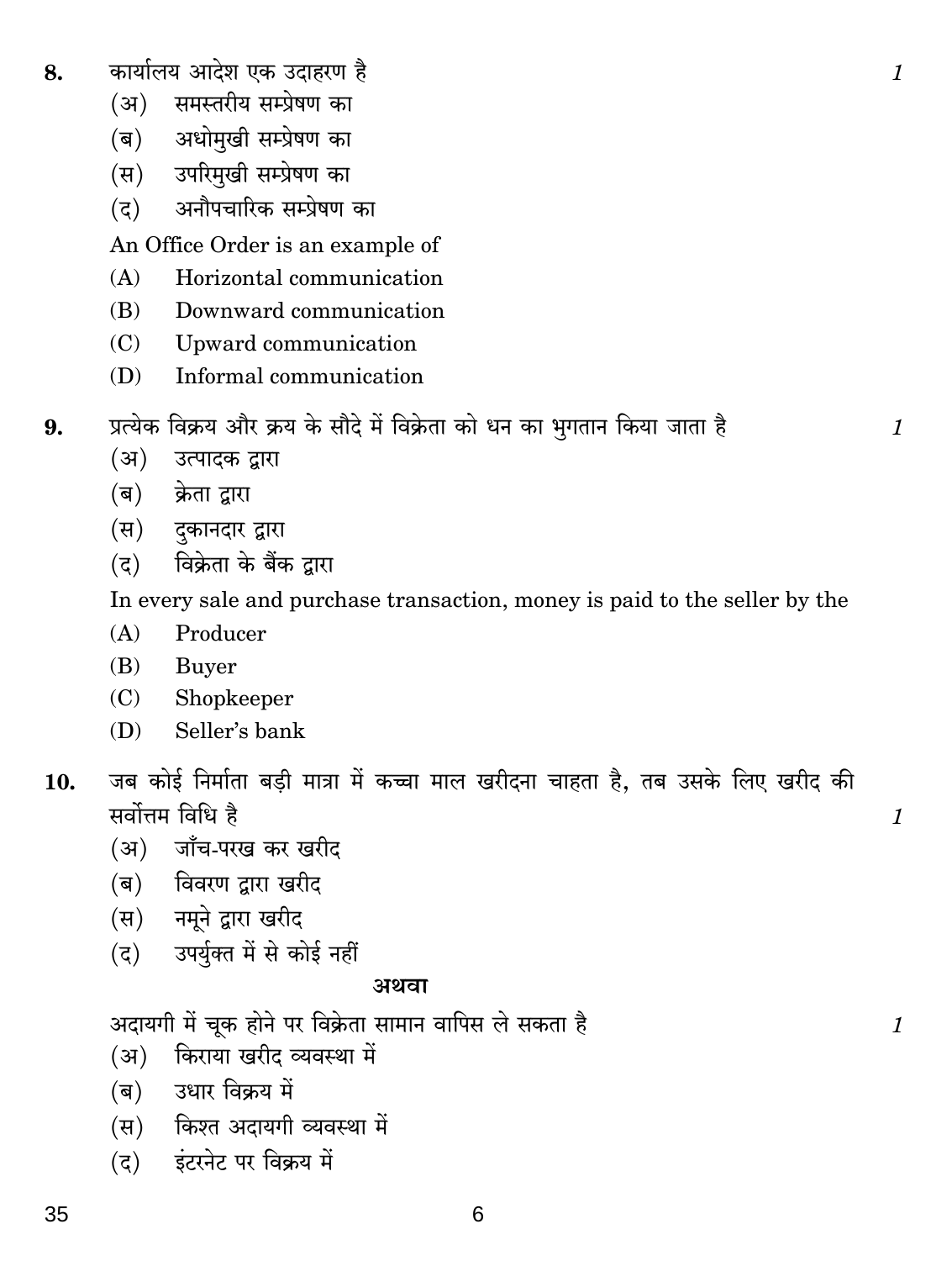When a manufacturer wants to buy raw material in bulk, the best mode of purchase for him will be

- $(A)$ Purchase by inspection
- $(B)$ Purchase by description
- Purchase by sample  $(C)$
- $(D)$ None of the above

# OR.

In case of default in payment, the seller can repossess the goods in

- $(A)$ Hire purchase system
- $(B)$ Credit sale
- $(C)$ Instalment payment system
- $(D)$ Sale on Internet
- एक बीजक भेजा जाता है 11.
	- (अ) विक्रेता द्वारा क्रेता को
	- (ब) क्रेता द्वारा विक्रेता को
	- (स) बैंक द्वारा अपने ग्राहकों को
	- नियोक्ता द्वारा अपने कर्मचारियों को  $(5)$

An invoice is sent by

- $(A)$ a seller to the buyer
- a buyer to the seller (B)
- $(C)$ a bank to its customers
- $(D)$ an employer to his employees
- दीर्घ स्तरीय फुटकर व्यापार का उदाहरण है 12.
	- $(3)$ हाट
	- छोटी स्थानीय दुकानें (ब)
	- (स) शृंखलाबद्ध दकानें
	- उपर्युक्त में से कोई नहीं  $(5)$

An example of large scale retail trade is

- $(A)$ Haat
- Local small shops (B)
- Multiple shops  $(C)$
- $(D)$ None of the above

 $\mathcal{I}_{\mathcal{L}}$ 

 $\mathcal{I}_{\mathcal{L}}$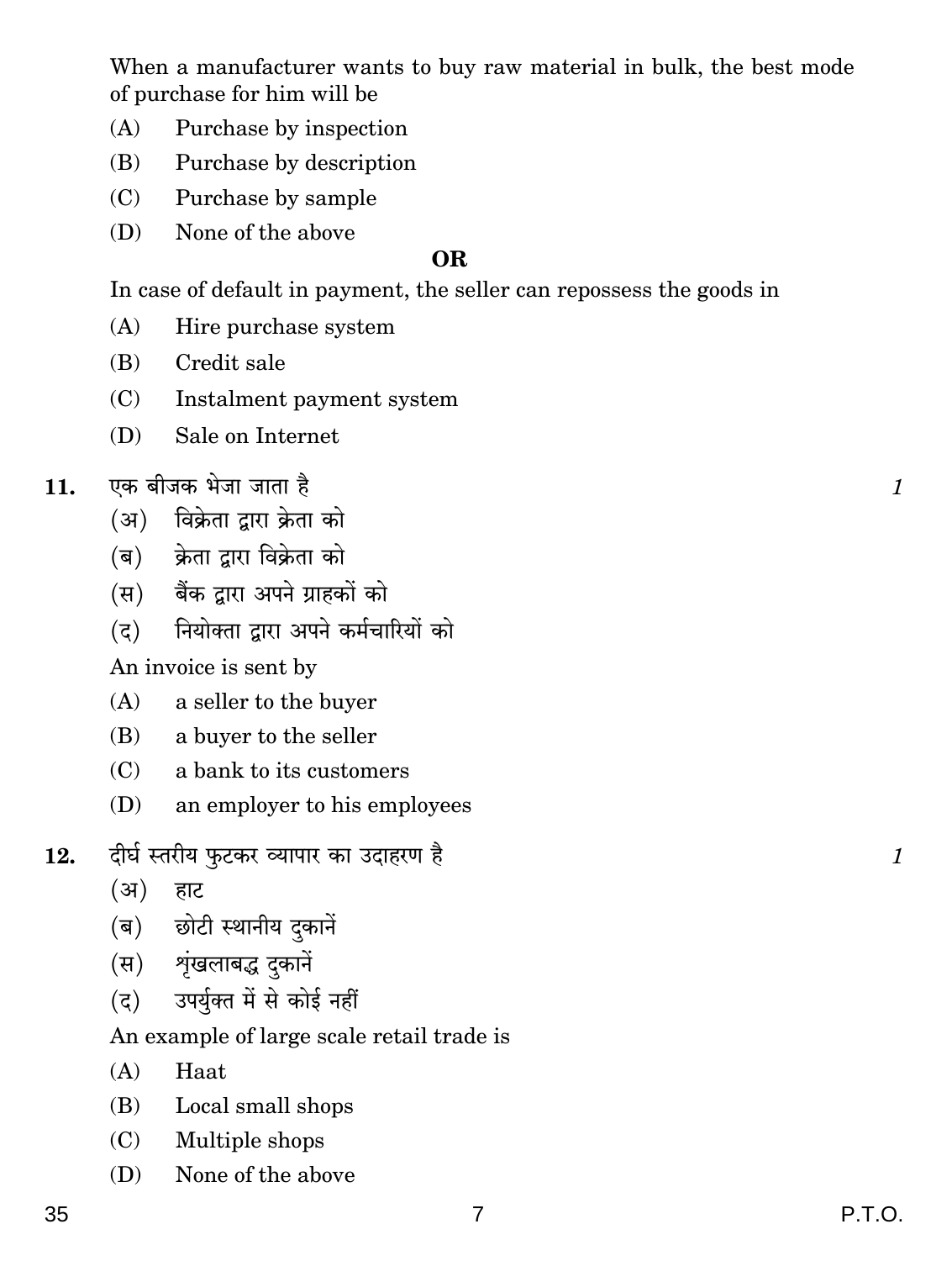- **13.** Am'Zo-gm'Zo g§nH©\$ hþE {~Zm H«\$¶ Am¡a {dH«\$¶ hmoVm h¡ *1*
	- (अ) शृंखलाबद्ध स्टोर में
	- (ब) इंटरनेट के द्वारा बिक्री में
	- (स) विभागीय स्टोर में
	- (द) स्थानीय दकानों में

## **AWdm**

दिन या रात के किसी भी समय सामान खरीद करने के लिए सुविधाजनक विधि है $\qquad \qquad \qquad 1$ 

- (अ) सुपर बाज़ार
- (ब) शृंखलाबद्ध दकानें
- (स) स्वचालित बिक्री (वेंडिंग) मशीन
- $($ द) विभागीय स्टोर

Buying and selling takes place without any face-to-face contact in

- (A) Multiple stores
- (B) Selling through internet
- (C) Departmental stores
- (D) Local shops

# **OR**

To buy goods any time during day or night, a convenient mode is

- (A) Super bazar
- (B) Multiple shops
- (C) Automatic vending machine
- (D) Departmental store
- **14.** EH\$ A{e{jV ì¶{³V Ho\$ {bE {dkmnZ H\$m g~go AÀN>m 'mܶ' h¡ *1*
	- (अ) समाचार-पत्र
	- (ब) टेलीविजन
	- (स) मैगज़ीन
	- (द) डाक द्वारा प्रत्यक्ष विज्ञापन

# The best medium of advertisement for an illiterate person is

- (A) Newspaper
- (B) Television
- (C) Magazine
- (D) Direct mail advertising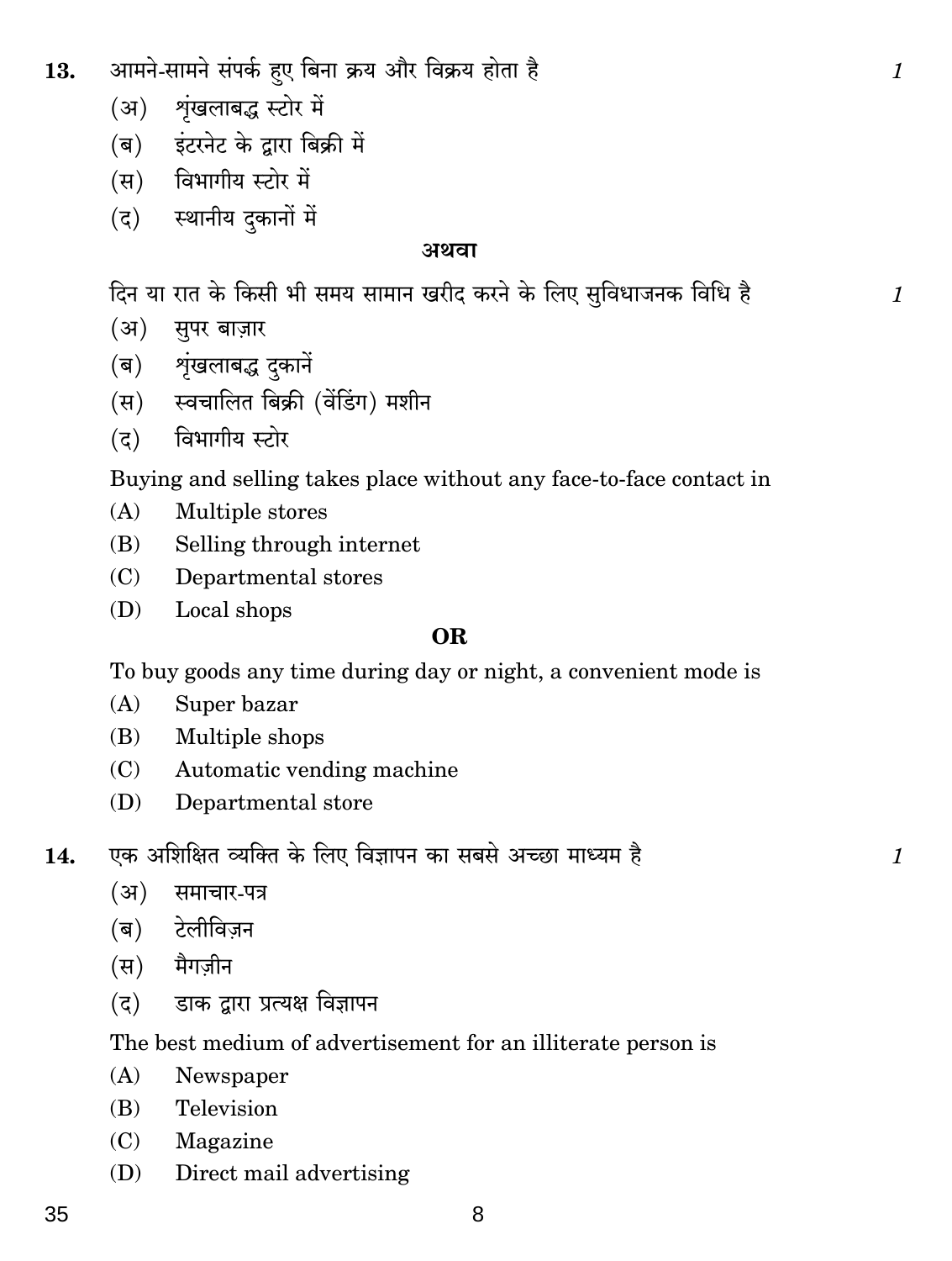- विक्रय संवर्धन ग्राहकों के दुष्टिकोण से महत्त्वपूर्ण है क्योंकि 15.
	- यह लाभ को बढाता है  $(3)$
	- यह उत्पाद के बारे में पूरी जानकारी प्राप्त करने में उनकी सहायता करता है  $(\overline{\mathbf{p}})$
	- $(\overline{\mathbf{H}})$ यह बिक्री को बढाता है
	- यह ख्याति को बढाता है  $(5)$

Sales promotion is important from the point of view of consumers because

- It increases profits  $(A)$
- It helps them to get full information about the product (B)
- It increases sales  $(C)$
- (D) It increases goodwill
- उत्पाद के प्रस्तुतीकरण और उसके विशिष्ट लक्षणों व उपयोगिताओं को ग्राहकों को समझाने 16. के लिए विक्रय संवर्धन का सबसे उपयुक्त तरीका है
	- (अ) मेले तथा प्रदर्शनी
	- (ब) वस्तु-विनिमय प्रस्ताव
	- (स) कीमतों में कमी
	- (द) नकदी पर छूट देना

To present and explain the special features and uses of a product to consumers the best method of sales promotion is

- $(A)$ Fairs and exhibitions
- Exchange offer (B)
- $(C)$ Price reduction
- Cash discount  $(D)$

प्राइवेट लिमिटेड कम्पनी और पब्लिक लिमिटेड कम्पनी के बीच अन्तर के किन्हीं तीन 17. बिन्दओं का उल्लेख कीजिए ।

State any three points of difference between a Private Limited Company and a Public Limited Company.

व्यावसायिक वित्त के किन्हीं तीन दीर्घकालीन और किन्हीं तीन अल्पकालीन स्रोतों के नाम 18. बताइए ।

Name any three long-term and any three short-term sources of business finance.

 $\mathfrak{Z}$ 

3

 $\mathcal{I}_{\mathcal{L}}$ 

 $\mathcal{I}_{\mathcal{L}}$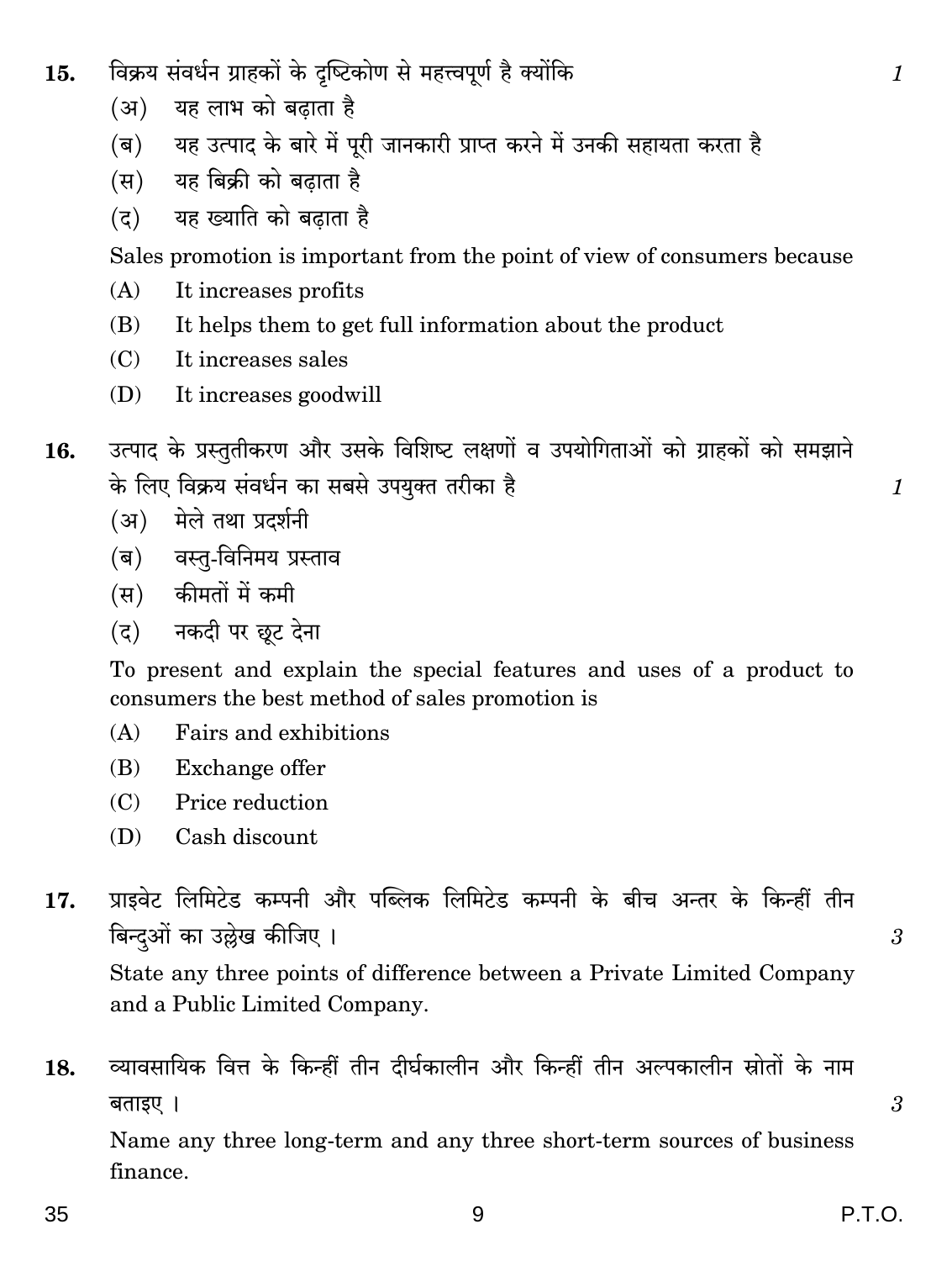| 19. | सम्प्रेषण के माध्यम से आप क्या समझते हैं ? सम्प्रेषण के माध्यमों के किन्हीं दो प्रकारों के<br>नाम बताइए।<br>What do you mean by channels of communication? Name any two types<br>of communication channels. | $\mathfrak{Z}$       |
|-----|-------------------------------------------------------------------------------------------------------------------------------------------------------------------------------------------------------------|----------------------|
| 20. | नीलामी द्वारा विक्रय क्या है ? समझाइए ।<br>अथवा                                                                                                                                                             | $\mathfrak{z}$       |
|     | डेबिट नोट क्या है ? किन परिस्थितियों में यह एक क्रेता द्वारा विक्रेता को भेजा जा सकता है ?<br>What is Auction sale? Explain.                                                                                | $\mathfrak{3}$       |
|     | <b>OR</b><br>What is a Debit Note? Under what circumstances may it be sent by a<br>buyer to the seller?                                                                                                     |                      |
| 21. | डाक द्वारा व्यवसाय (मेल ऑर्डर बिज़नस) की कोई तीन विशेषताएँ बताइए ।<br>State any three features of Mail order business.                                                                                      | 3                    |
| 22. | विज्ञापन के महत्त्व के किन्हीं तीन बिन्दुओं को संक्षेप में समझाइए ।<br>अथवा                                                                                                                                 | 3                    |
|     | रेडियो विज्ञापन क्या है ? इसके क्या लाभ हैं ?<br>Explain in brief, any three points of importance of advertising.<br><b>OR</b>                                                                              | $\boldsymbol{\beta}$ |
|     | What is radio advertising? What are its advantages?                                                                                                                                                         |                      |
| 23. | प्रतिधारित आय (रिटेन्ड अर्निंग) क्या है ? व्यावसायिक वित्त के स्रोत के रूप में इसके क्या<br>लाभ हैं ?<br>What is retained earning? What are its advantages as a source of<br>business finance?              |                      |
| 24. | ई-मेल क्या है ? इसके क्या लाभ हैं ?<br>What is e-mail? What are its advantages?                                                                                                                             |                      |
| 25. | निम्नलिखित को संक्षेप में समझाइए:<br>बीजक<br>(3)<br>निर्ख (कोटेशन)<br>$(\overline{q})$<br>Explain the following in brief:<br>Invoice<br>(a)<br>(b)<br>Quotation                                             | 4                    |